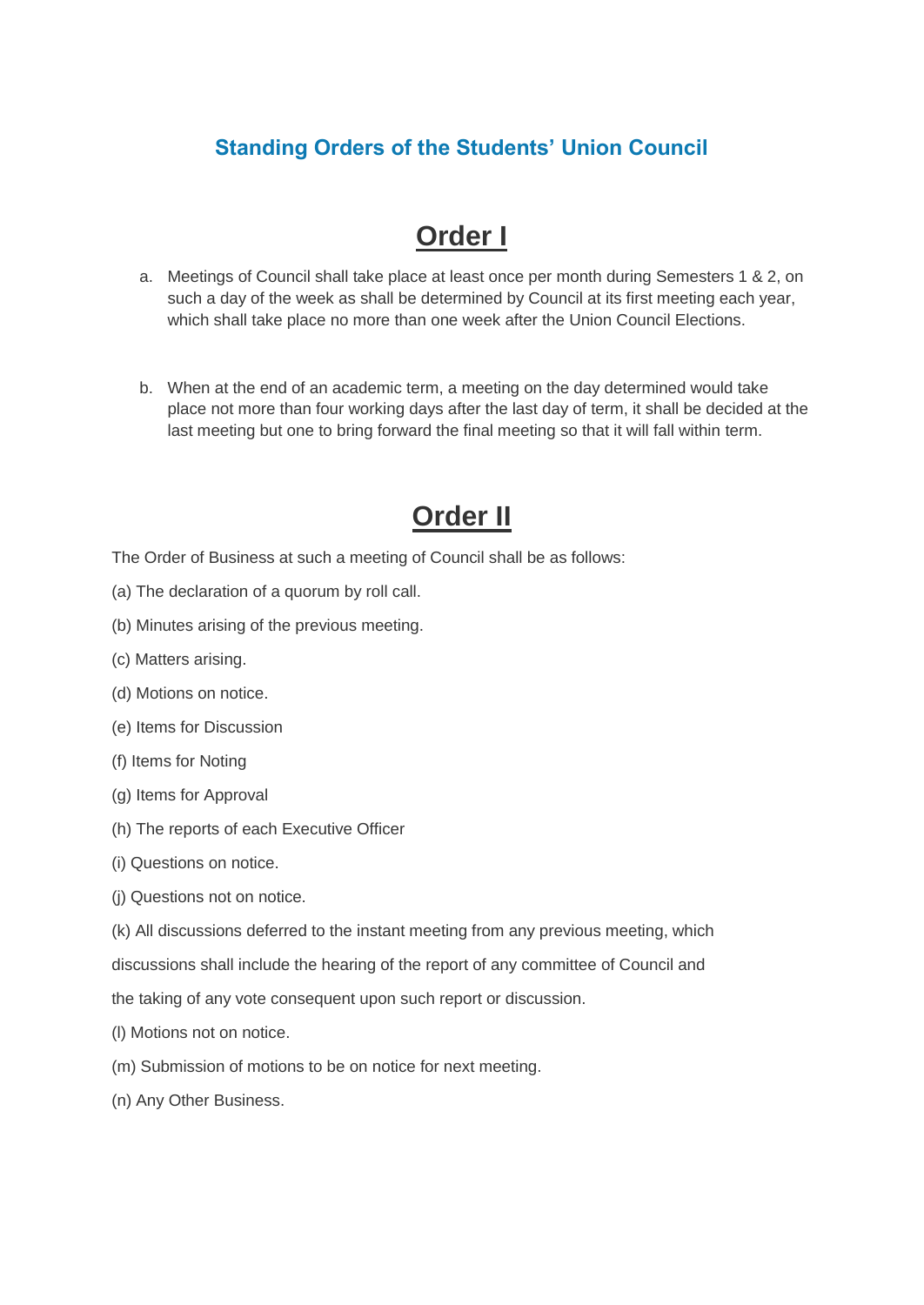## **Order III**

- a. Orders II (d), (e), (f) & (g) shall have been submitted at the previous Council meeting or within one week of the relevant meeting.
- b. Motions on notice shall be in writing and be signed by the proposer and seconder, who shall be members of Council and in attendance at the relevant meeting.
- c. Items for discussion, items for noting, and items for approval shall be in writing and signed by a proposer only
- d. The Secretary to Council shall, subject to the supervision of the President, prepare the order paper three days before the meeting.
- e. The order paper shall be made available to all UCRs three days before the meeting.
- f. An emergency motion shall be a motion concerning matters, which have arisen since the time for submission of motions on notice has expired. An emergency motion should concern a matter, which, at the discretion of the Chairperson, must be dealt with prior to the next Council meeting.
- g. No emergency motion may be put which demands expenditure of more than €255. This may be overturned by a two-thirds majority vote of Council, provided that a quorum of Council members has voted.
- h. Executive Officers' reports must be issued in writing at least two days prior to the relevant Council meeting.

## **Order IV**

- a. No business shall be transacted or discussion begun at any meeting of Council until the Chairman has counted and declared a quorum in excess of that declared in accordance with Article 7.6 of the Constitution
- b. In the event of Council becoming inquorate during a meeting the Chairperson shall adjourn the meeting until the Council becomes quorate. Should s/he have reasonable grounds to believe that Council will not become quorate during that meeting, s/he shall declare the meeting closed.

## **Order V**

- a. At the beginning of the meeting, the chairperson shall cause to be recorded the presence or absence of each member.
- b. On the failure of any member to answer the calling of his/her name, the Secretary shall declare whether s/he was prior to the meeting, in possession of written notice of the expected absence of the member, and shall cause a note of whether or not s/he received such notice to be entered against the name of the absent member.
- c. When the names of all members have been called, the chairperson shall sign the record which shall be witnessed by the Secretary.
- d. The record so signed shall not be amended and shall be filed by the Secretary in two special attendance files: one to be kept in the General Office of the Students' Union and the other to be kept in the President's Office.

## **Order VI**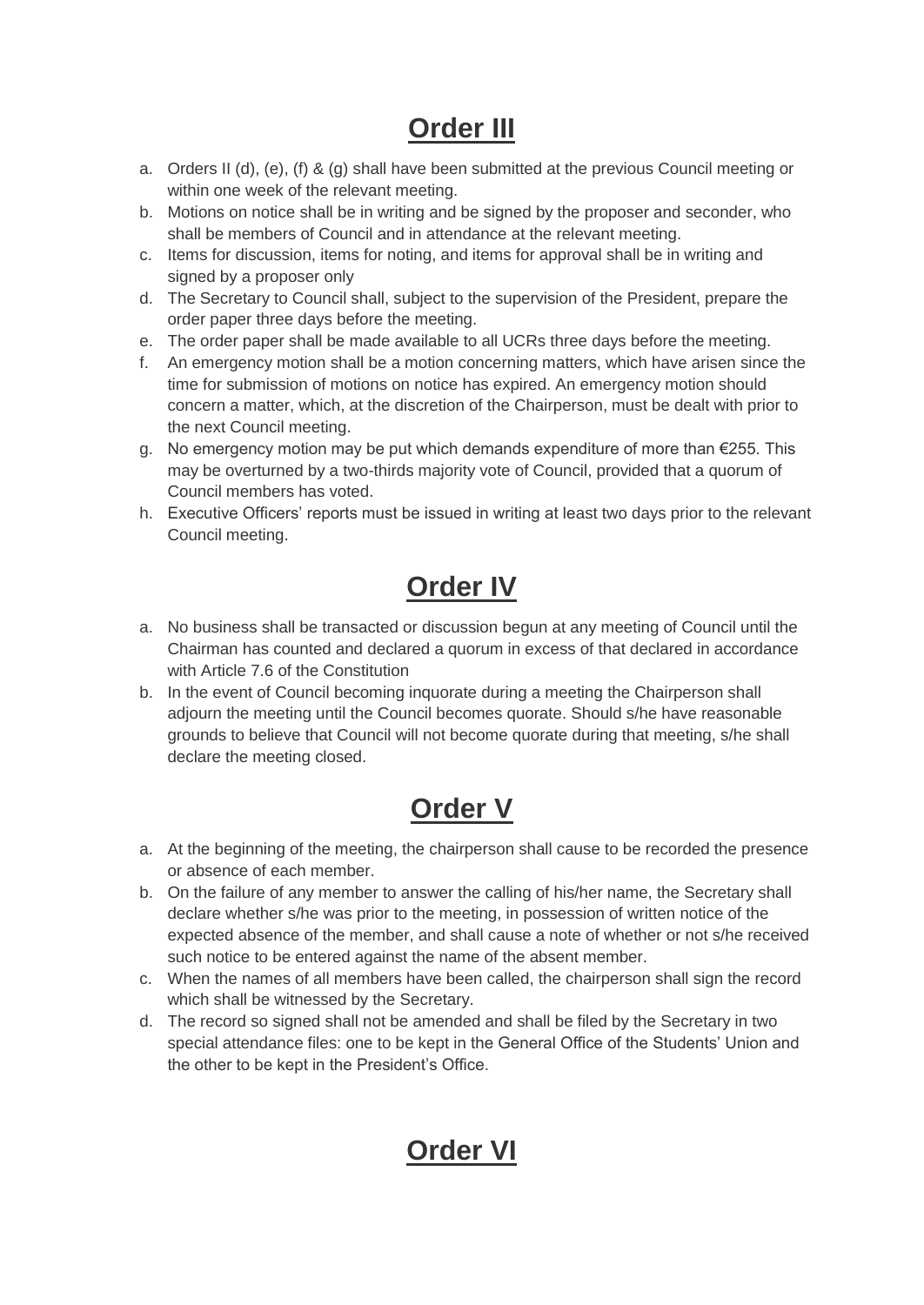1. On the discussion of any motion the order of speaker shall be:

(a) The proposer.

(b) Any speaker against the motion

(c) If, and only if, there has been a speaker against the motion any further speaker in favour or against or on the motion, beginning with the one in favour and alternating thereafter, subject to order XIX.

(d) No person shall speak more than once on the motion, except as provided by Order VI.1 (e).

(e) The proposer or seconder of the motion (but not both) may be heard in reply.

2. If no speaker wishes to speak against the motion, there shall be no further discussion after the proposer has spoken.

3. Except as provided for at VI.2 above by a vote by show of hands shall be taken immediately upon the summation, such a vote shall be on the motion incorporating any amendments thereto.

4. The vote shall be by roll call vote if a petition of not less than ten members of Council is presented to the Chairperson prior to the vote taking place.

### **Order VII**

Amendments to motions may be proposed and seconded in writing in the following form: "We wish to amend the motion under discussion by deleting/adding the words '………' so that the motion would then read '………'"

An amendment in this form shall suspend discussion on the main motion.

Discussion and voting on the amendment shall be as if it were a main motion and governed by Order VI above except that no discussion shall take place, if the proposer of the main motion accepts the amendments.

Amendments to amendments are not accepted.

If an amendment is passed, discussion continues on the amended motion. If the amendment is defeated, discussion continues on the original motion.

No amendment negating a main motion will be put.

When discussion on an amended motion is being concluded the proposer of the motion shall be invited to reply under Order VI.1 (e).

# **Order VIII**

A motion or amendment may not be withdrawn during the voting process on that motion or amendment.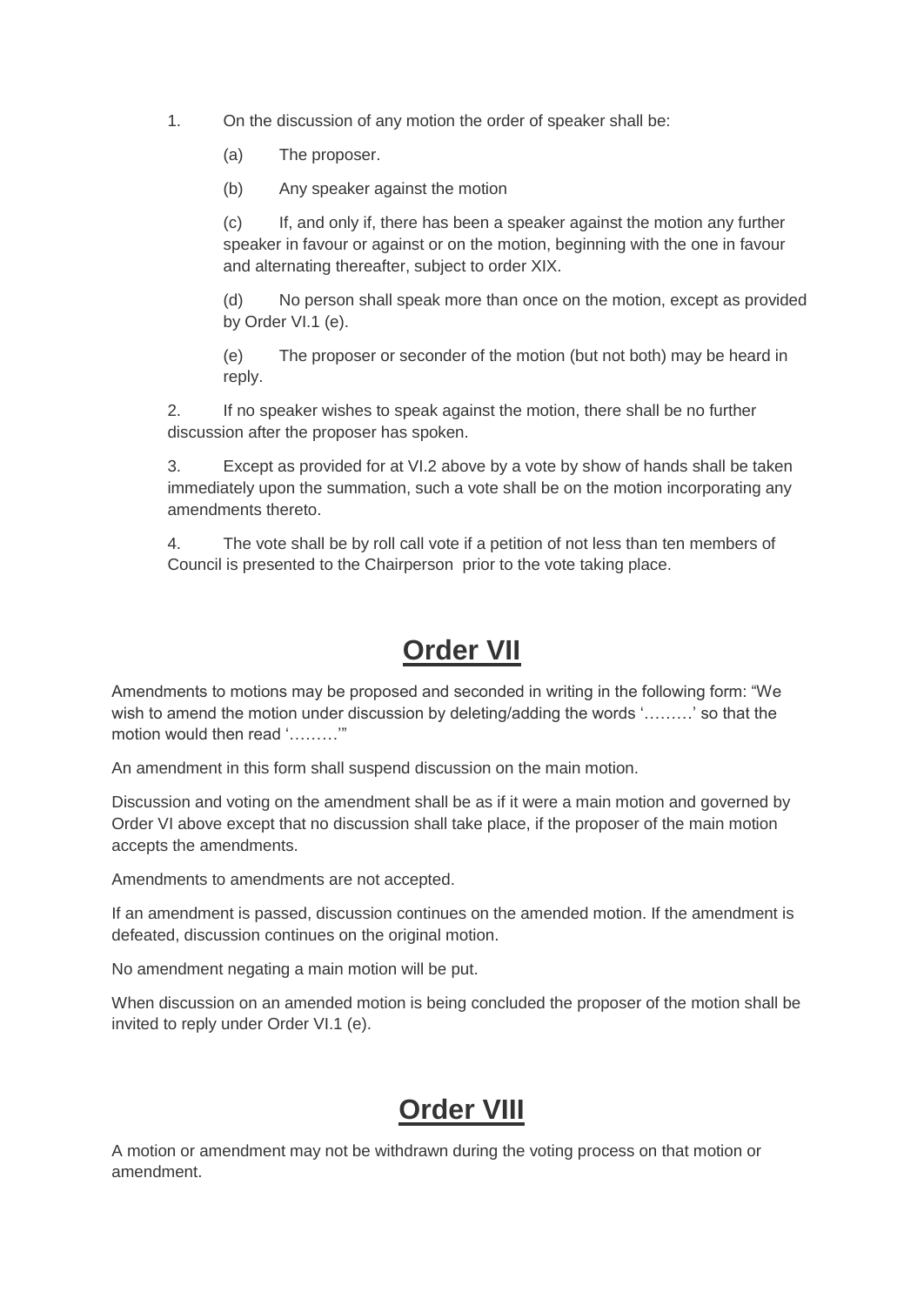## **Order IX**

The following procedural motions may be moved:

- (a) A motion that the question may be put now.
- (b) A motion that the meeting proceed to the next business.
- (c) A motion to refer (or refer back) a matter to another (specified) meeting.
- (d) A motion to refer a matter to a (specified) Executive Officer.
- (e) A motion to remit a matter to a private session.
- (f) A motion to adjourn to a private session.
- (g) A motion to raise Standing Orders for a (specified) period of time.
- (h) A challenge to the Chairperson's ruling.
- (i) A motion of no confidence in the Chair.
- (j) A motion that the speaker no longer be heard.
- (k) A motion to re-adopt Standing Orders.
- (l) A motion challenging the constitutionality of the conduct of business.
- (m) A motion that the motion be put in parts.
- (n) A motion that the question not be put.
- (o) A motion that a named person who has been ruled out of order on three separate occasions shall lose his/her speaking rights for the duration of the meeting.

#### **Order X**

Orders IX (a), (I) and (o) shall be put without discussion. In the case of IX (h) and (i) the Chairperson may speak in his own defence for three minutes but may not enter into discussion.

The proposer of any other procedural motion may speak for one minute and one other speaker may oppose for one minute, subject to Orders XIV, X.1 and X.3.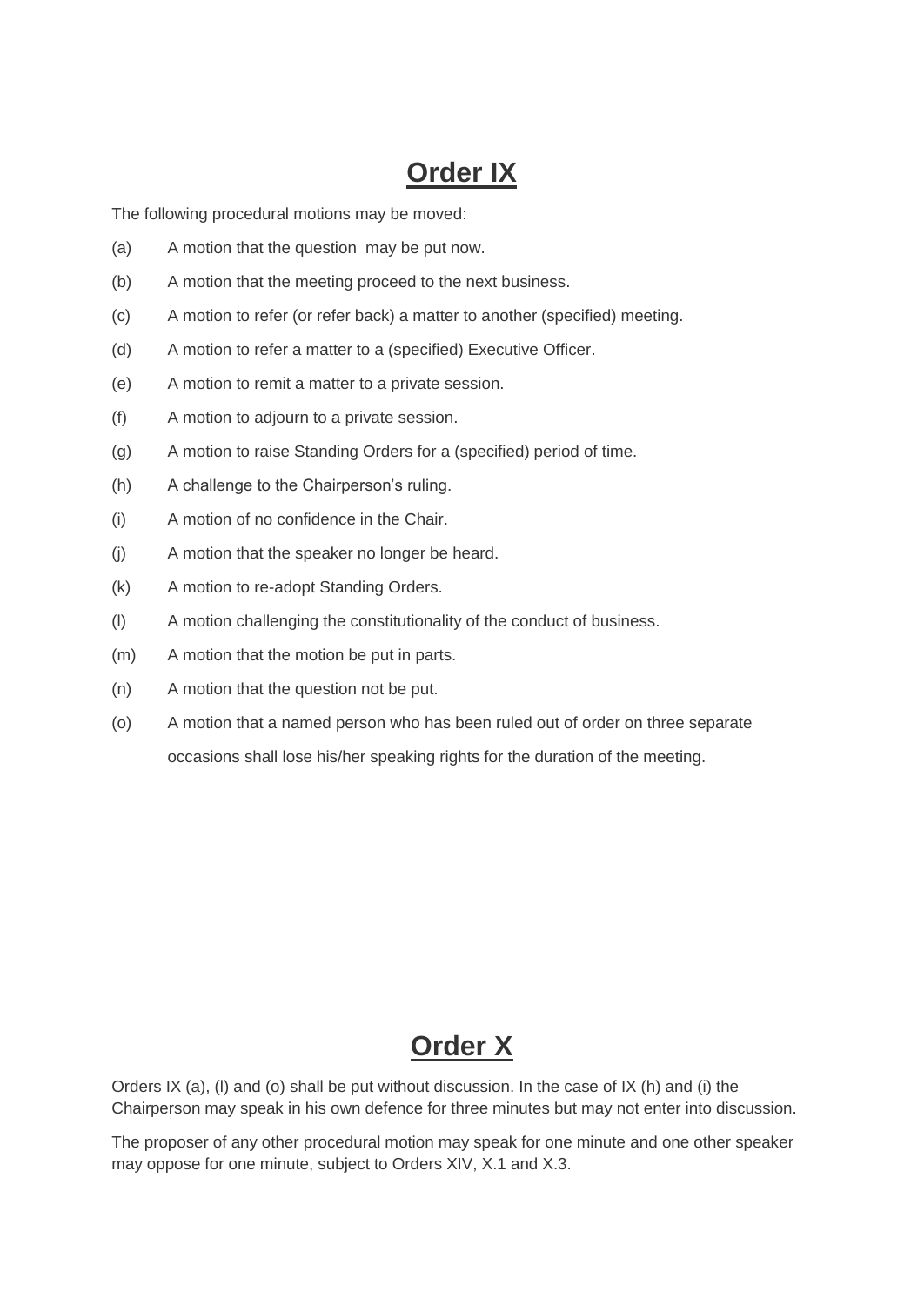If the procedural motion refers to the substantive motion or an amendment on the floor, the proposer of the substantive motion or amendment shall have preferential speaking rights in opposing such a procedural motion.

In the case of IX (h) the Chairperson shall have preference to speak against the motion.

### **Order XI**

If the order IX (a) is carried the Chairperson shall allow the proposer to reply and then put the question to a vote.

## **Order XII**

When IX (h) or (i) are proposed the Chairperson shall leave the chair until the matter is decided.

### **Order XIII**

Amendments may not be proposed to procedural motions except in respect of specified times and committees etc, such amendments shall be put without discussion.

### **Order XIV**

No procedural motion may be moved in respect of another procedural motion.

Order IX (k) may be moved only when IX (g) has been previously passed.

## **Order XV**

A point of information may be made to any speaker wishing to accept one by any member of Council.

A point of information must be used only for the purpose of giving a single relevant piece of information which seems to have escaped the speaker's attention.

### **Order XVI**